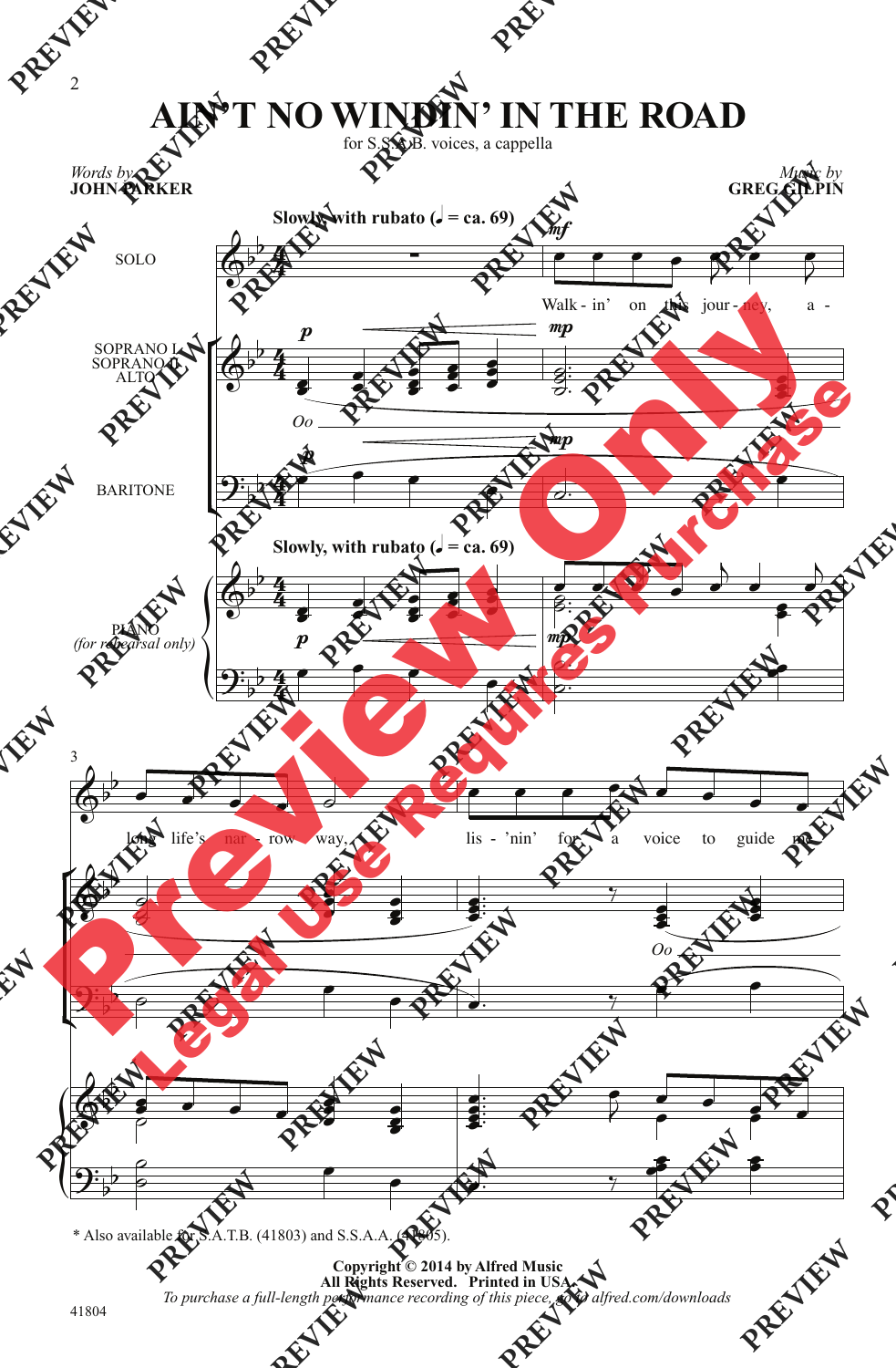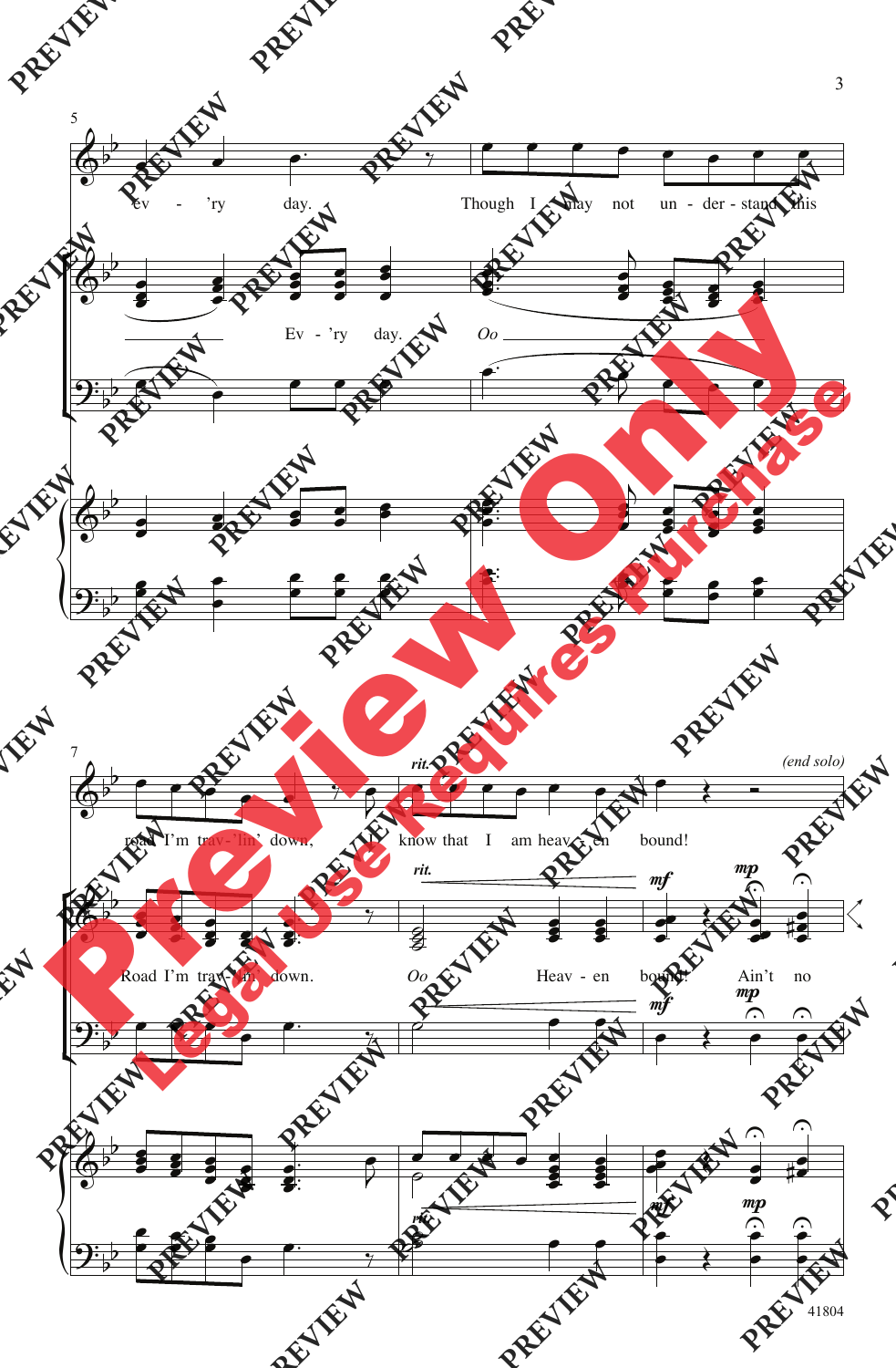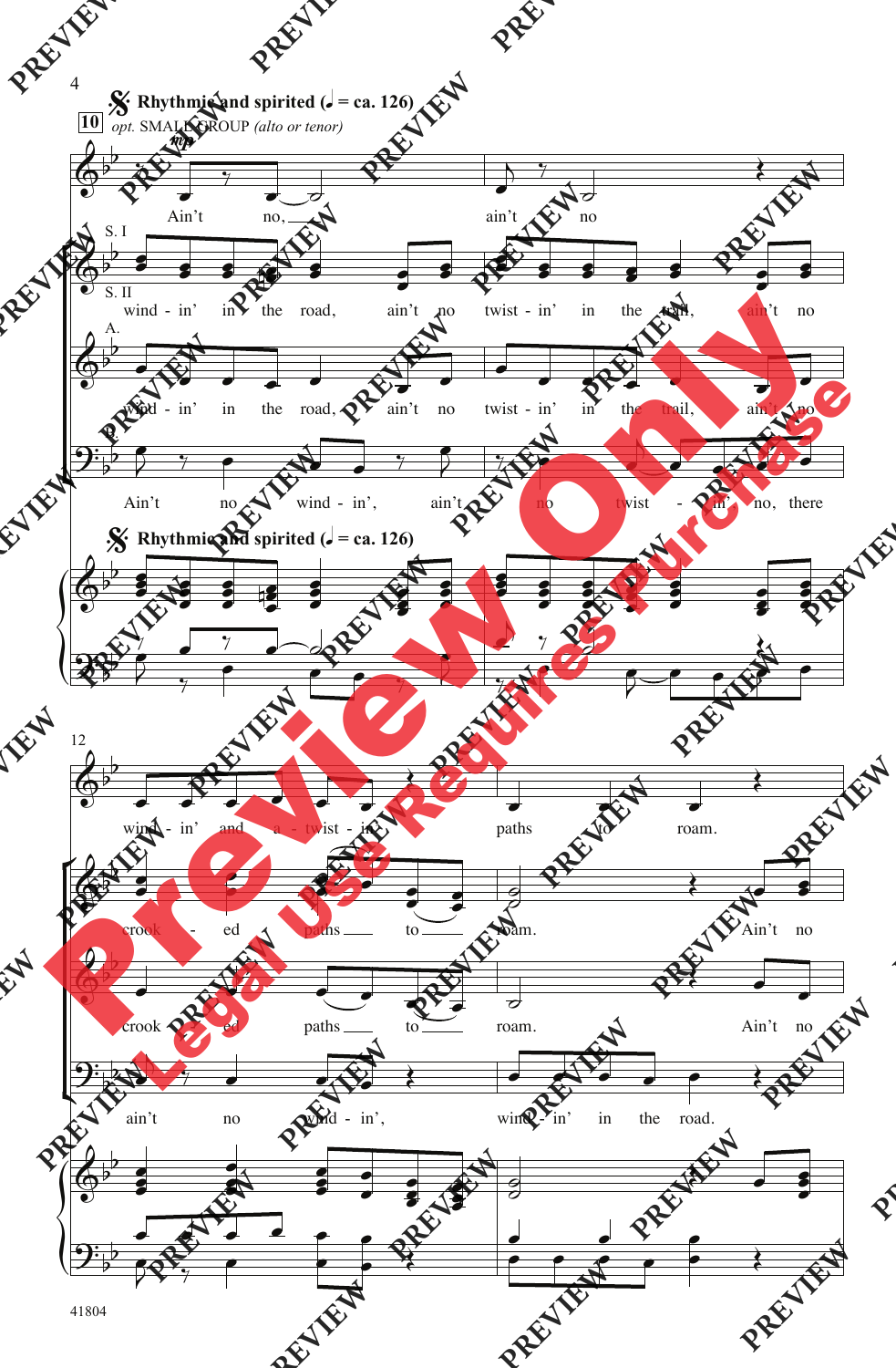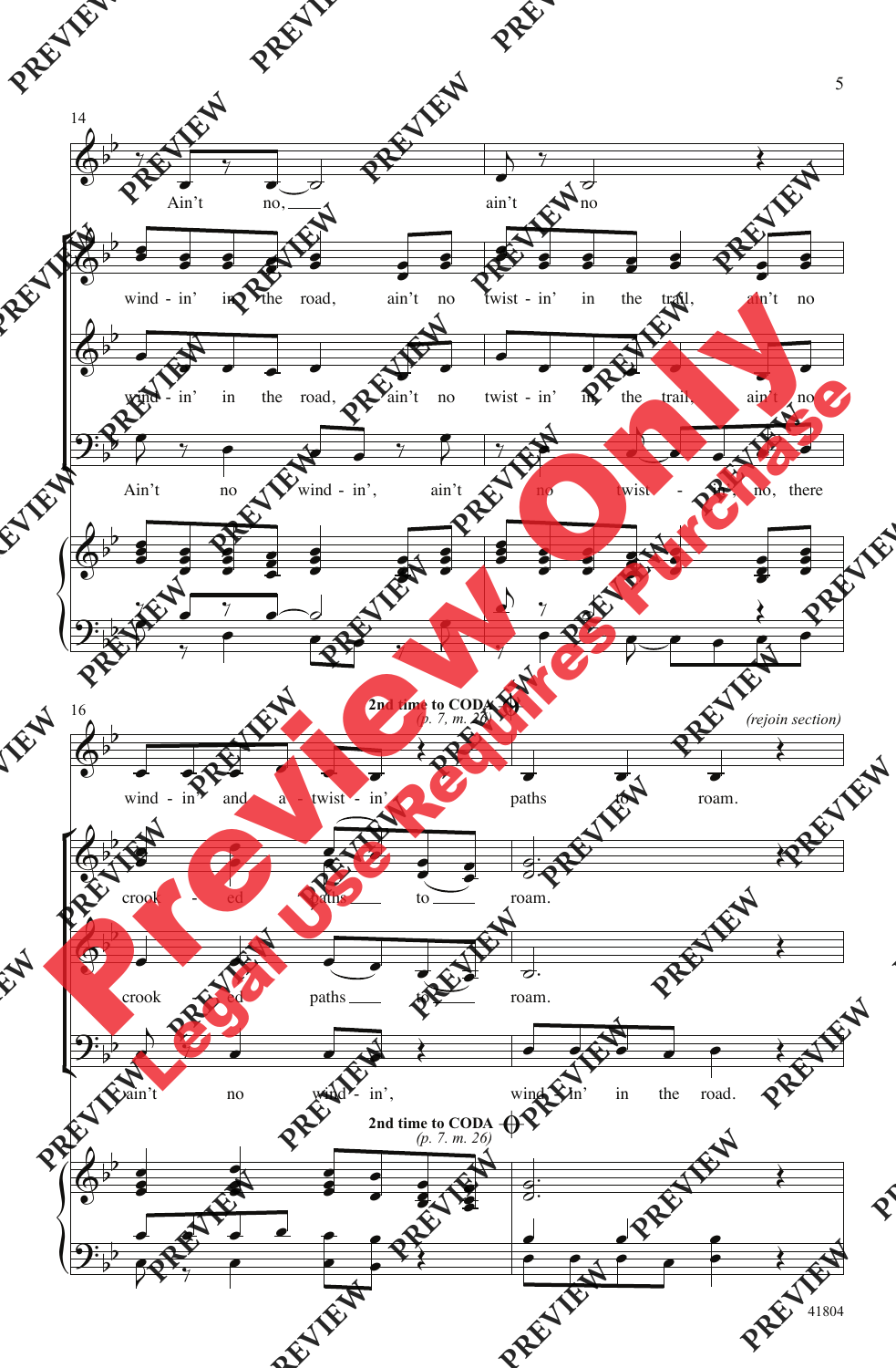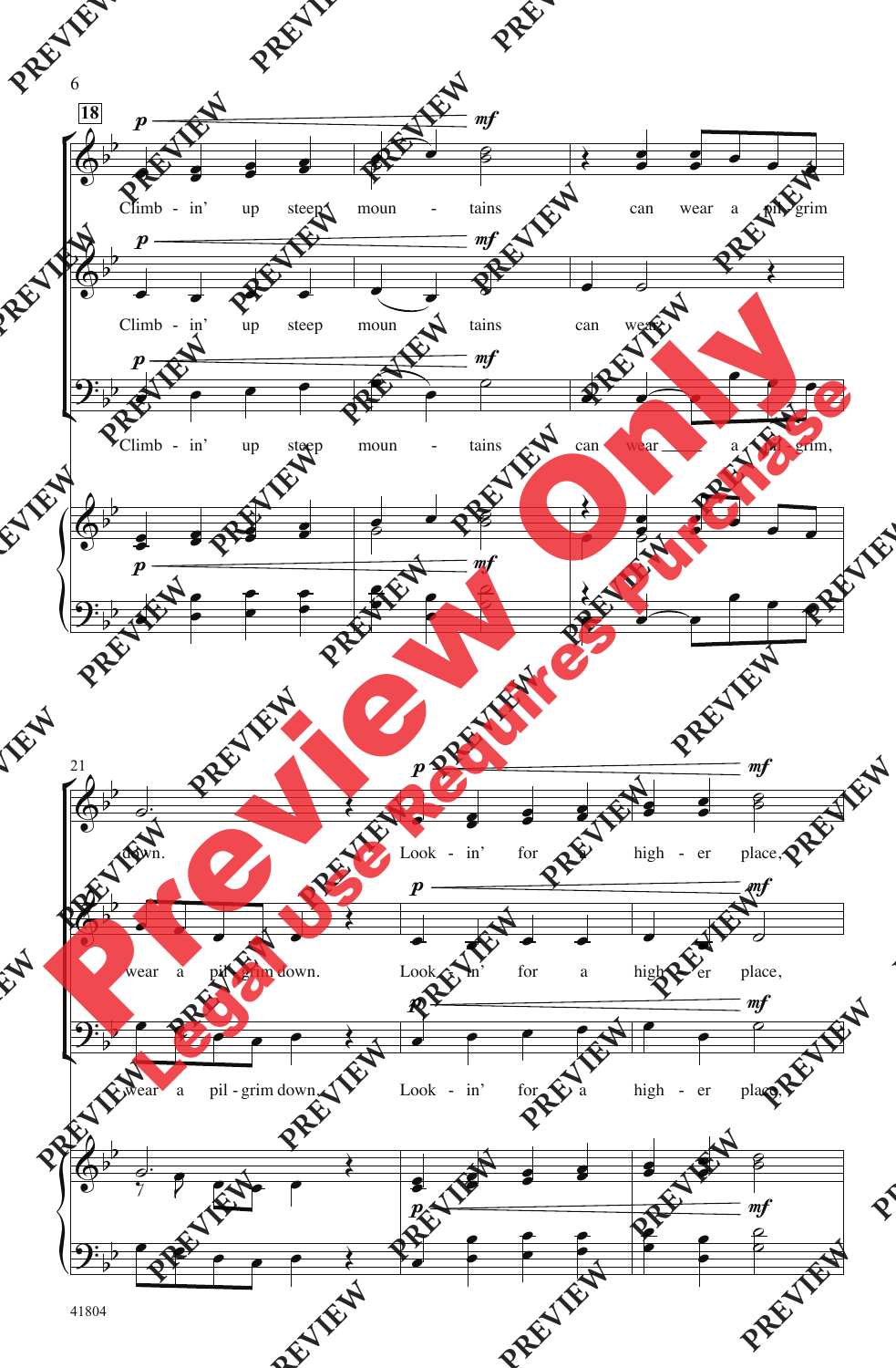

<sup>41804</sup>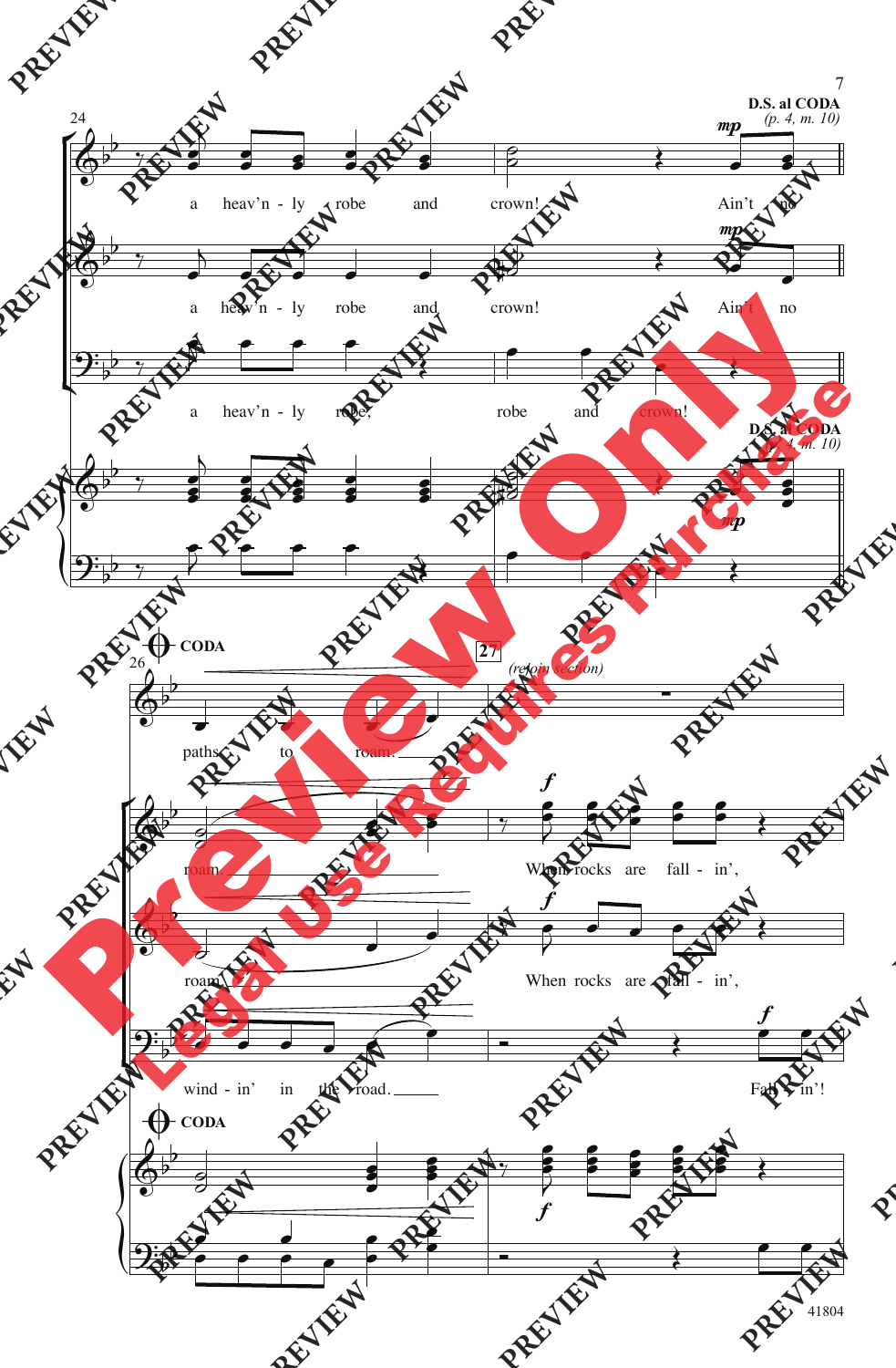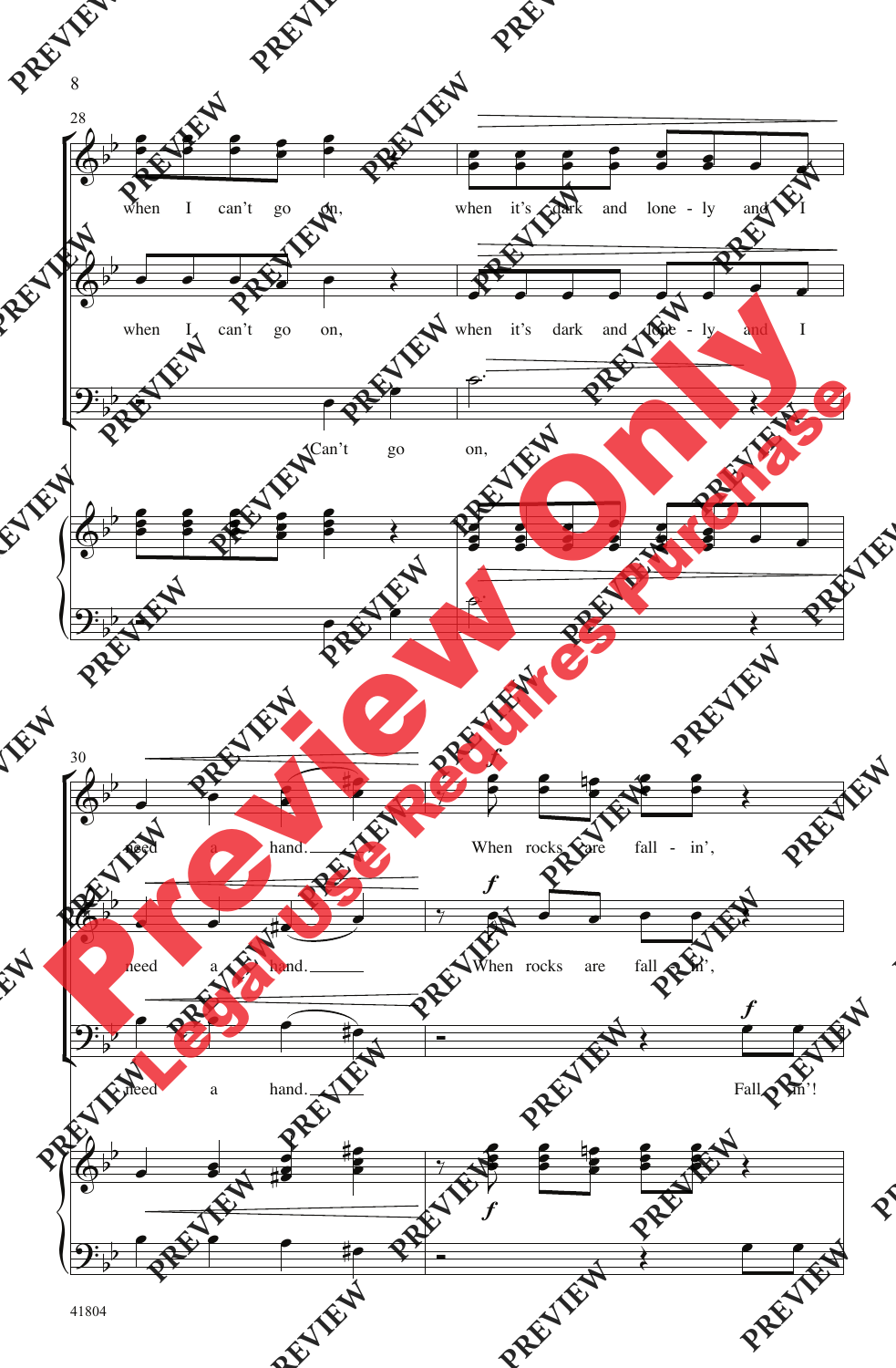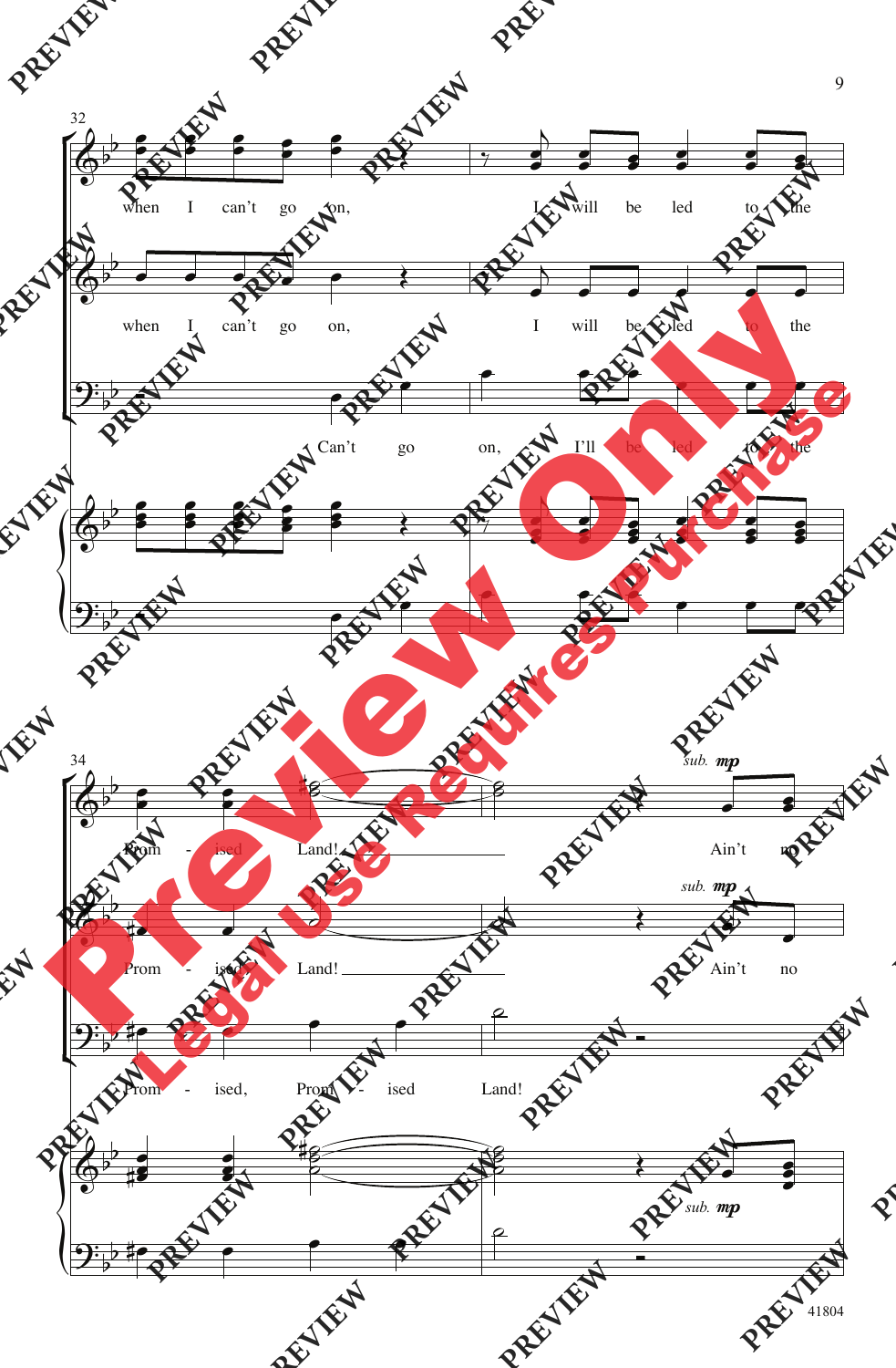

41804